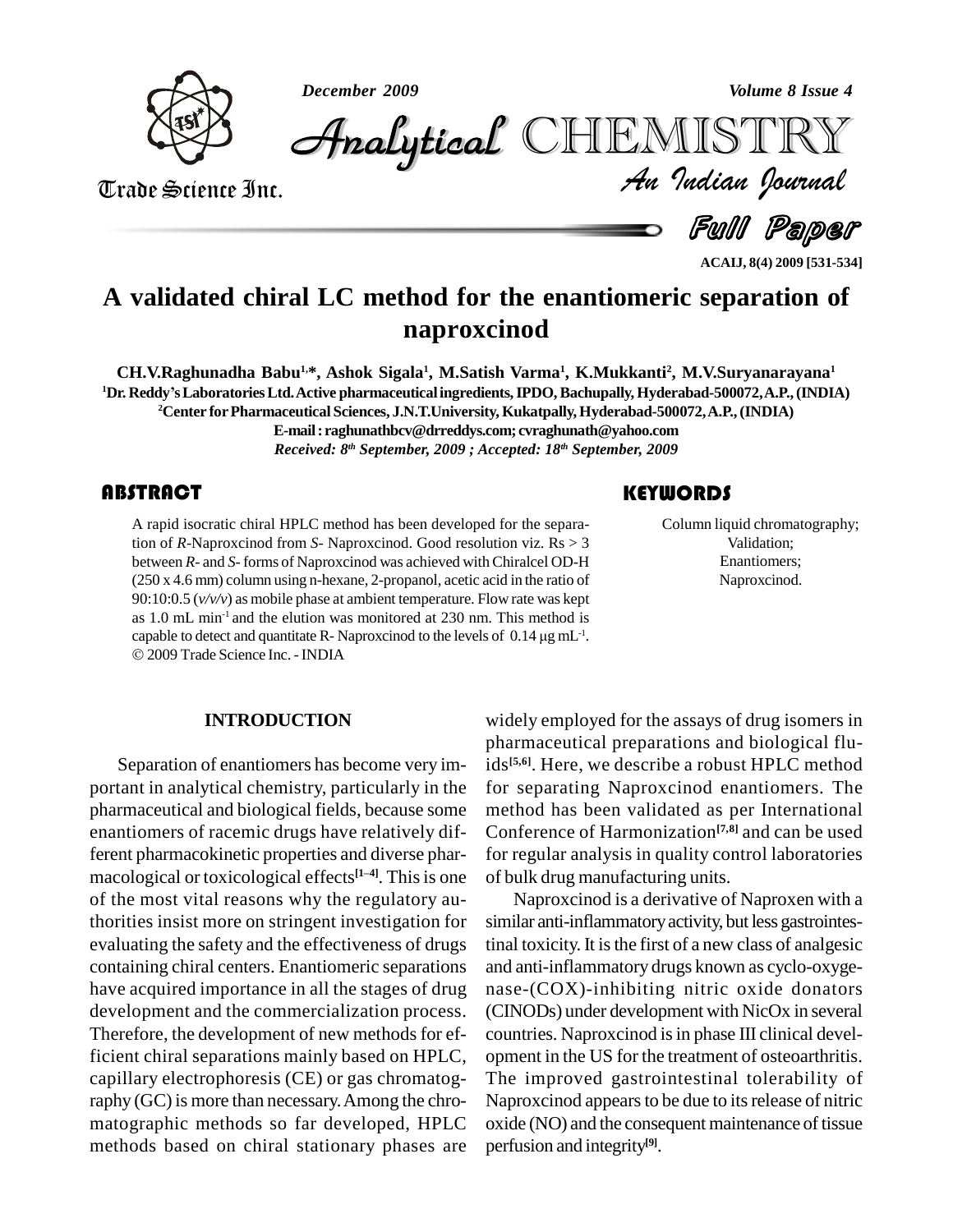# Full Paper **EXPERIMENTAL**

## **Chemicals**

HPLC grade n-hexane and 2-propanol were pro cured from Merck, India.Acetic acid purchased from Standard reagents, India. *S*- and *R*- isomers of aced<br>Naproxcinod were obtained from process development tem<br>laboratory of Dr. Reddy's Laboratories Ltd, IPDO, the Naproxcinod were obtained from process development Hyderabad, India and the chemical structures were given in Figure 1. The structures of potential impurities i.e. derivatives chloronaproxcinod enantiomers were given in Figure 2.



**4-(nitroxy) butyl-(2S)-2-(6-methoxy-2-naphthyl) propanoate**



**4-(nitroxy) butyl-(2R)-2-(6-methoxy-2-naphthyl) propanoate**

**Figure 1 :**  $S$ **-** and  $R$ **-** forms of Naproxcinod with chemical names



**2(S)- (6-Methoxy-naphthalen-2-yl)-propionic acid-4 chloro-butyl ester**

**R-chloro Naproxcinod**



**2(R)- (6-Methoxy-naphthalen-2-yl)-propionic acid-4 chloro-butyl ester**

#### **Figure 2 :***S***-and***R***-forms ofNaproxcinodpotentialimpurities** i.e. chloronaproxcinod enantiomers with chemical names

# $$

**Issued & Alliance 26<br>***I*, USA) equip<br>diode array de<br>*I*ISTRY Waters make HPLC (Alliance 2690 Model, Waters Corporation, Milford, USA) equipped with an auto sampler and 2996-photodiode array detector was used

```
CHEMISTRY
```
for the analysis. The data was recorded using Waters Empower software. The separations and quantification were performed on Chiralcel-OD-H column (250 x 4.6) mm, Make: Diacel Chemical Industries Ltd. Japan) with themobile phase containing n-hexane, 2-propanol and acetic acid in the ratio of 90: 10: 0.5 (*v*/*v/v*) at ambient temperature. Flow rate was kept at 1.0 mL min -1 and the elution was monitored at 230 nm.

#### **Preperation of solutions**

1 mg each of *R*-Naproxcinod (99.00% pure) and S- Naproxcinod (99.50% pure) were dissolved in 10 mL mobilephase to get individual concentrations of 100  $g$  mL<sup>-1</sup> in the mixture. This solution was used for the enantiomeric separation.

## **RESULTSAND DISCUSSION**

## **Method development**

To achieve separation between the Naproxcinod enantiomers, different chiral stationary phases (CSPs) were evaluated with suitable mobile phase compositions.The chiral discrimination of enantiomers occurs when they bind with the stationary phase forming transient diastereomeric complexes. The most important in-<br>teractions between the analyte and the CSPs are hy-<br>drogen bonding, dipole–dipole interactions, and  $\pi$ – $\pi$ teractions between the analyte and the CSPs are hy interactions, together with the rigid structure (cellulosebased CSP) or helical structure (amylase-based CSP) of the chiral polymer bound to the support.

As naproxcinod is the derivative of naproxen, initial experiments were conducted adopting the naproxen USP chromatographic conditions. Naproxen USP chromatographic conditions comprises of mobile phase, amixture of n-hexane:ethanol:acetic acid in the ratio of 80:20:0.5 ( $v/v/v$ ) by using a column (s,s)whelk-01[3s,4s)-4-(3,5-dinitro benzamido)-1,2,3,4 tetrahydro phenanthrene] with a flow rate of 1.0 mL min -1 and the chromatogram monitored at 254 nm. In these conditions the *R* and *S* enantiomers of Naproxcinod were separated. However, it was ob served that *R*-chloronaproxcinod (Figure 2), one of the potential impurities, eluted together with the *R*- Naproxcinod. Trials with different mobile phase compositions did not improve the separation between the *R*-enantiomers. For example, with the mobile phase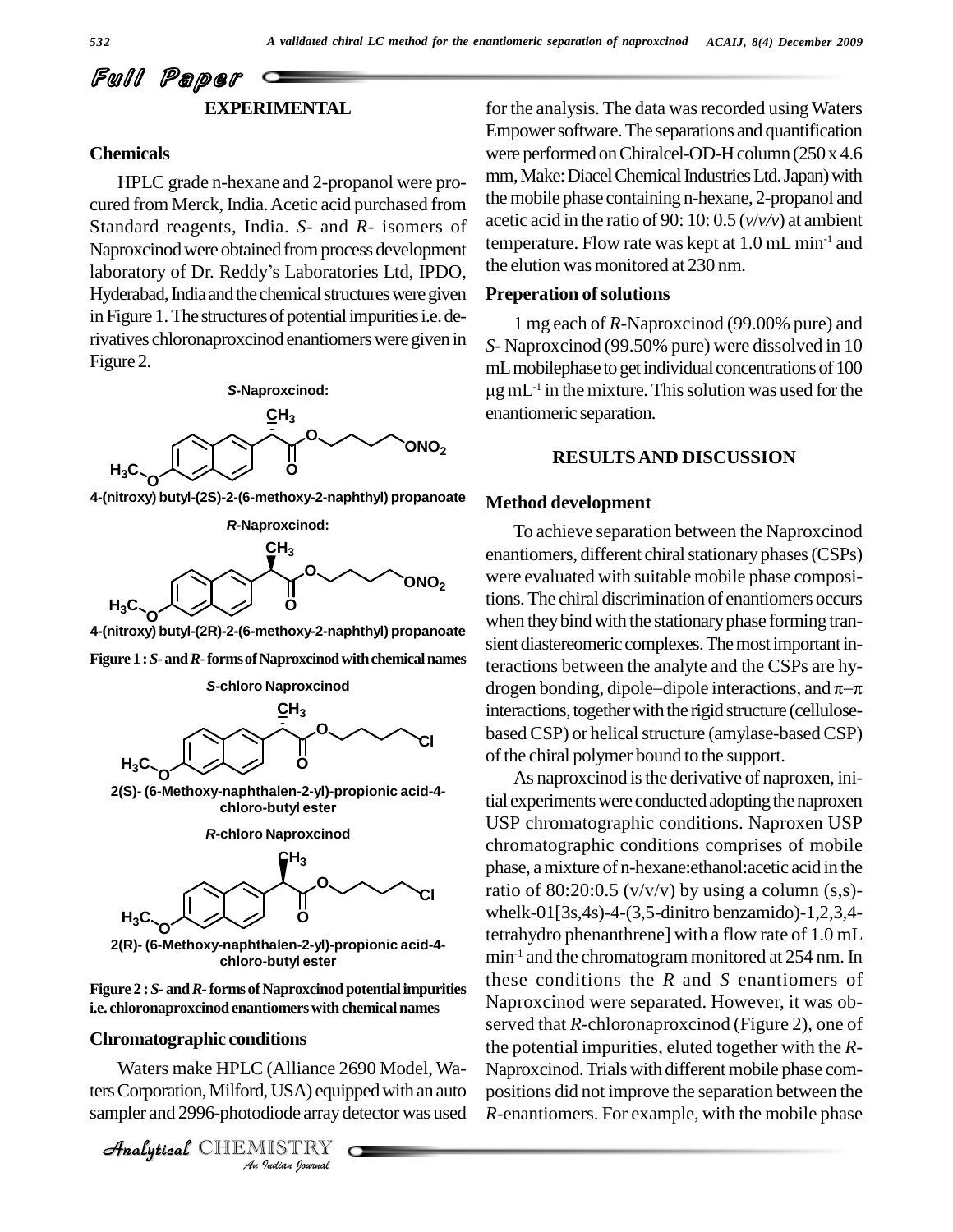composition of n-hexane:ethanol:acetic acid in the ratio of 90:10:0.5 ( $v/v/v$ ), there was no desired separation. On the other hand, the retention times of the Naproxcinod and chloronaproxcinod enantiomers were enormously increased. Further, trials were carried out with various chiral columns and different amounts of 2-propanol as modifier to achieve the de sired separation of all the four enantiomers. Chiral columns such as Chiralpak-AD-H, Chiralpak-IA (amylose based) and chiralcel-OD-H (cellulose-



based) were evaluated. Agood resolution of all the enantiomers was achieved by using chiralcel-OD-H column with the mobile phase of a mixture of n-hex ane:2-propanol:acetic acid in the ratio of 90:10:0.5  $(v/v/v)$  at 1.0 mL min<sup>-1</sup> flow rate with the elution monitored at 230 nm (Figure 3). The retention times of *R* and *S* enantiomers of naproxcinod were 9.5 and 10.8 min, respectively, while the enantiomers of chloronaproxcinod eluted at 6.0 and 7.0 min respectively.



**Resolution chromatogramof all enantiomers All enantiomer spiked reference chromatogram**

#### **Figure 3**

## **Limit of detection and quantification**

The limit of detection (LOD) represents the concentration of analyte that would yield a S/N (signal to firm the noise) ratio between 2 to 3. LOD for *R*-Naproxcinod **Accura** was found to be  $0.04 \,\mathrm{\upmu g\,mL^{-1}}$ . The limit of quantificanoise) ratio between 2 to 3. LOD for *R*-Naproxcinod -1 .The limit of quantification (LOQ) represents the concentration of analyte that would yield a S/N ratio between 9.5 to 10.4. LOQ for  $\frac{1}{1}$  125 tion (LOQ) represents the concentration of analyte that<br>would yield a S/N ratio between 9.5 to 10.4. LOQ for<br>*R*-Naproxcinod was found as 0.14 µg mL<sup>-1</sup>. -1 .

## **Linearity**

The calibration curve was drawn between the peak areas of*R*-Naproxcinod versusits concentration in the The calibration curve was drawn between the peak method<br>areas of *R*-Naproxcinod versus its concentration in the cally in<br>range of 0.14 to 2.25  $\mu$ g mL<sup>-1</sup> of *R*-Naproxcinod. The matrix slope, intercept and correlation coefficient derived from linear leastsquare regression analysis and found to be 161.37, 17.267 and 0.9999, respectively reveals that an excellent correlation existed between the peak area and concentration of the *R*-Naproxcinod.

# **Precision**

The inter-day precision was evaluated by calculat-Ine inter-day precision was evaluated by calculat-<br>ing the relative standard deviation (RSD%) of six repli-<br>tion the peak purities of both the forms were studied cate determinations by injecting six freshly prepared so-<br>lutions containing R-Naproxcinod at two concentration with<br>levels viz. 0.14, and 2.25  $\mu$ g mL<sup>-1</sup> on the same day and lutions containing R-Naproxcinod at two concentration levels viz. 0.14, and 2.25  $\mu$ g mL<sup>-1</sup> on the same day and the RSD% values were found to be 1.85 and 0.63 re-spectively. For intra-day precision, the sample at the above two concentrations levels was injected on six

different days and theRSD% values were found to be 2.9 and 3.79 respectively.The low %RSD values confirm the good precision of the developed method.

# **Accuracy and specificity**

*An*Analyticalwith no detectable impurities embedded in them. The accuracy of the method was determined by spiking R-Naproxcinod to S-Naproxcinod at 0.75, The accuracy of the method was determined by<br>spiking R-Naproxcinod to S-Naproxcinod at 0.75,<br>1.125, 1.5 and 2.25  $\mu$ g mL<sup>-1</sup> levels with three batches of S-Naproxcinod. Each determination was carried three times. The specificity defined as the ability of the method to measure the analyte accurately and specifically in the presence of components present in the sample matrix. The recovery studies of R-Naproxcinod were performed with above concentrations of R- Naproxcinod with three different batches of S- Naproxcinod by adding a sufficient amount of R- Naproxcinod to a constant amount of S-Naproxcinod sample. The prepared solutions were filtered and injected into the HPLC system. Each determination was carried out three times and the percent recovery of Rjected into the HPLC system. Each determination was<br>carried out three times and the percent recovery of R-<br>Naproxcinod was in the range of 90–110 %. In addition, the peak purities of both the forms were studied by using PDA detector and found to be homogeneous

# **Robustness**

*Indian*<br>*Indian Indian*<br>*IISTRY*<br>*Indian Iournal* The robustness of an analytical procedure is amea sure of its capacity to remain unaffected by small, but

CHEMISTRY